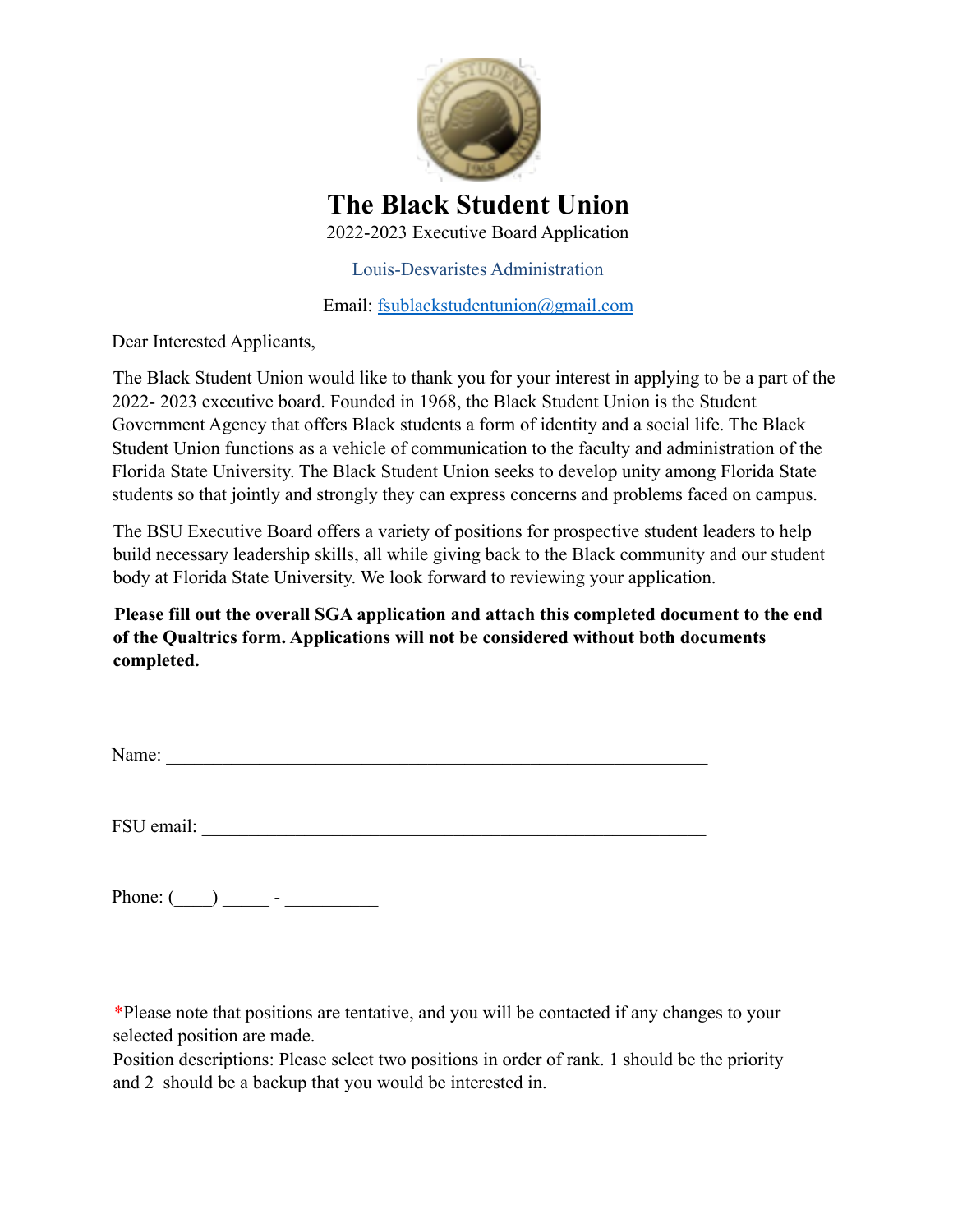**BSU Ambassadors** are responsible for educating local students about the resources and opportunities that are available for Florida residents. They will work alongside the Admissions department and the CARE department to serve as tour guides for underrepresented students. (2)

**\_\_\_\_\_\_\_\_ C.O.B.O.L. Directors** are expected to conduct monthly addresses with all registered C.O.B.O.L. organization's leadership to ensure that programming is cohesive and inclusive to involve as many students as possible. The C.O.B.O.L. Directors facilitate the best schedule to ensure that we as an agency are working together. (3)

**BSU Historians** are responsible for collecting and managing archives from the past while also documenting the current works of Black FSU. They are also responsible for photography at all BSU events and the creation of the BSU newsletter. Videography skills are also beneficial but not required. We expect applicants to have experience with photography. (2)

**PR & Marketing** are expected to be skilled in Photoshop, or any multimedia platform that can create professional fliers. They are expected to have a flexible schedule to be able to create quality content. All who apply will be **REQUIRED** to present a portfolio of their work(2).

**\_\_\_\_\_\_\_\_Culture and Influence Directors** are responsible for the upkeep of social media platforms and updating the executive board on all things for the culture. The directors will also be expected to engage with students through social media to update the executive board of the climate of students' attitudes with programming. (2)

**Health & Athletics** are responsible for all sports related events that include but are not limited to (Powder Puff games, COBOL Kickball, and the COBOL Olympics. (2)

**\_\_\_\_\_\_\_\_ Alumni Affairs** are responsible for facilitating events for FSU's homecoming and work alongside the Alumni organizations to create events that will bridge the gap between Alumni and undergraduate students. (2)

**Master Coordinators:** are responsible for the production and execution of all Black History Month events in February. This committee will also be responsible to produce the annual Bobby E. Leach Scholarship Ball as well as various other tasks determined by the cabinet. (3)

**\_\_\_\_\_\_\_\_ Membership:** is responsible for spearheading all recruitment activities and will oversee all tabling on campus.(2)

**Political Education**: is responsible for facilitating educational programming and promotions of educational enhancement whether regarding politics, academia, or relevant controversial issues the community faces. (2)

**Professional Development**: is responsible for the Seminole Minority Leadership Institute, as well as the annual Leadership Summit in Black History Month. Professional Development will also assign mentors to incoming students through the BSU PALs Program. (2)

**Socials & Events Coordinators** are responsible for executing social events in order to entertain and enlighten the student body. They oversee the BSU Pageant, Bridge the Gap Pep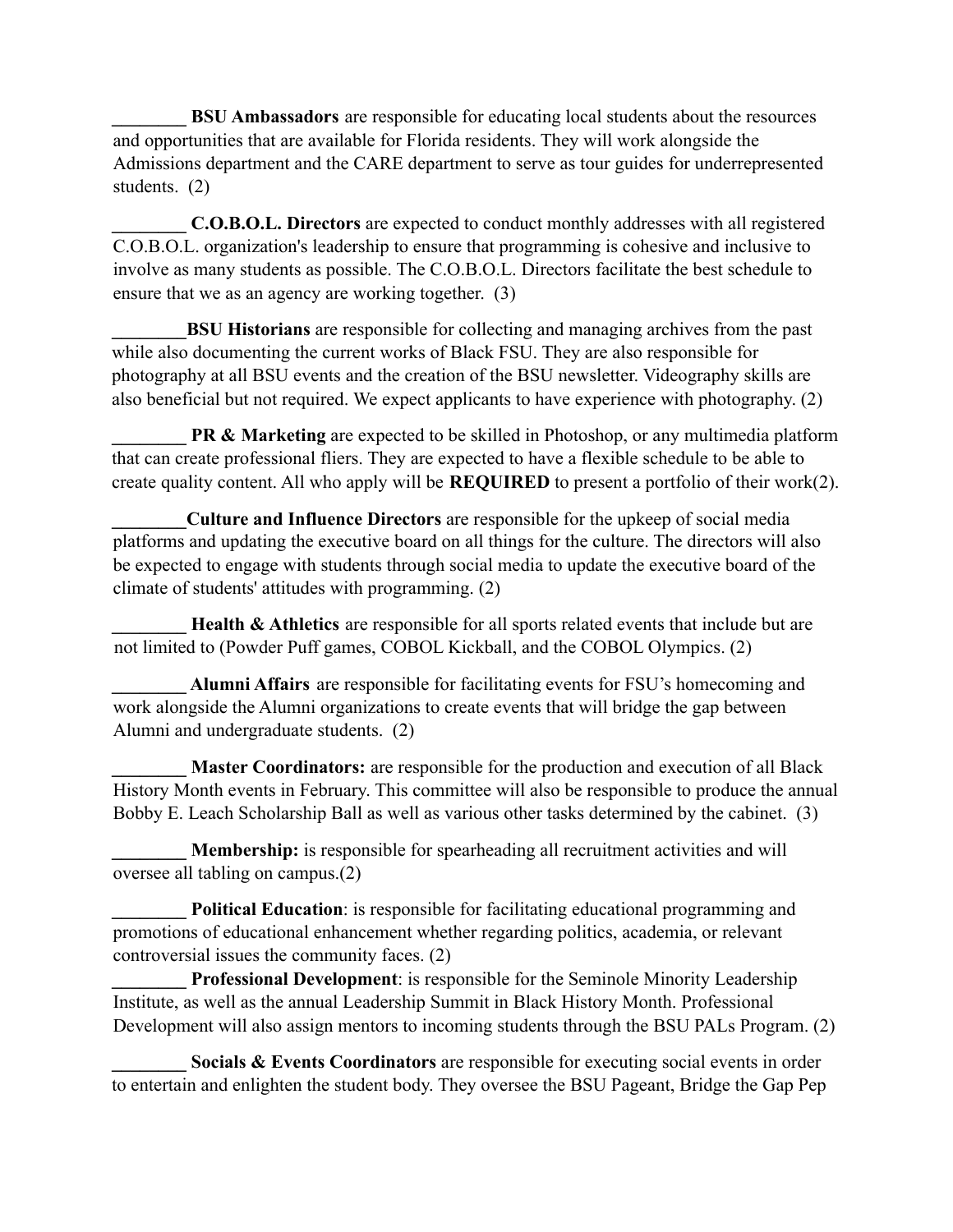Rally, and many more significant events. (3)

## **\*If BSU Historian and PR and Marketing, please submit any supplementary information such as samples of works or links to portfolios.**

Please answer the following questions in less than 300 words

1. Why are you applying to the Black Student Union Executive board, and what past experiences have prepared you to be successful if you are selected?

2. List all obligations you may have for the 2021-2022 academic school year. How do you plan to balance everything if selected for the upcoming administration?

3. Please provide a minimum of three goals you have for the position, and a detailed description of how you plan to accomplish each.

4. Being a part of an executive board involves more than completing the requirements of the job description. In your own words, what does being a member of an executive board mean to you?